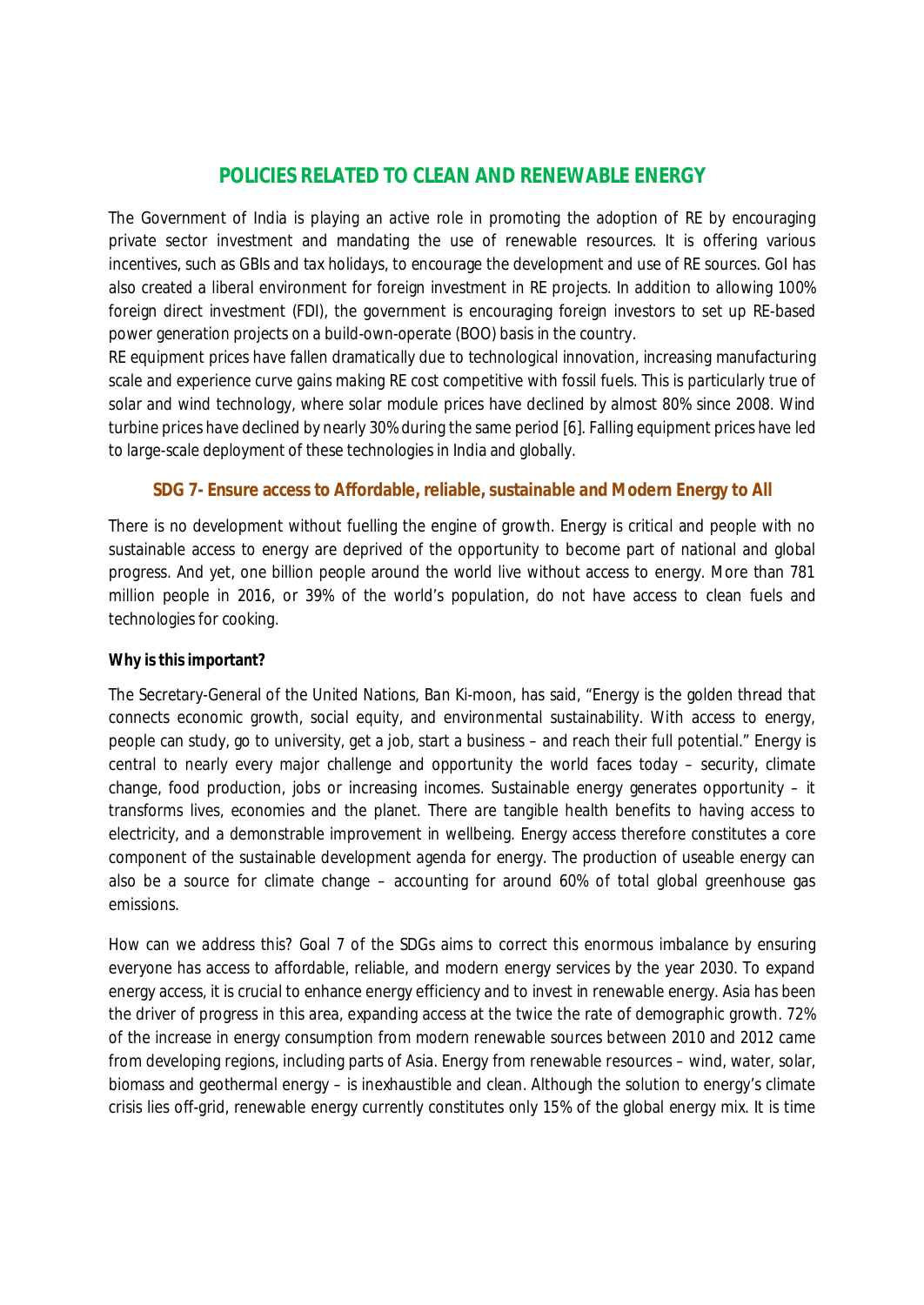for a new global partnership on sustainable energy for all, guided by Sustainable Development Goal 7 on universally accessible, efficient, clean, and reliable energy sources and services.

#### **India and Goal 7**

India is projected to be a significant contributor to the rise in global energy demand, around one-quarter of the total. However, as of 2016, more than 207 million people in India do not have access to electricity. The government's National Solar Mission is playing an important

role in the work towards renewable energy, and interventions in rural electrification and new ultramega power projects are moving India towards achieving universal energy access.

#### **Targets for Goal 7**

- By 2030, ensure universal access to affordable, reliable and modern energy services.
- By 2030, increase substantially the share of renewable energy in the global energy mix.
- By 2030, double the global rate of improvement in energy efficiency.
- By 2030, enhance international co-operation to facilitate access to clean energy research and technology, including renewable energy, energy efficiency and advanced and cleaner fossil-fuel technology, and promote investment in energy infrastructure and clean energy technology.
- By 2030, expand infrastructure and upgrade technology for supplying modern and sustainable energy services for all in developing countries, in particular least developed countries, small island developing states and land-locked developing countries, in accordance with their respective programmes of support.

# **National Policy for Renewable Energy based Micro and Mini Grids**

#### **Objective**

To promote the deployment of micro and mini grids powered by RE sources such as solar, biomass, pico hydro, wind etc. in un-served and underserved parts of the country by encouraging the development of State-level policies and regulations, that enable participation of ESCOs.

#### **The underlying principles of the policy**

- Mainstream RE mini grids for enhancing access to affordable energy services and improving local economy
- Streamline project development procedures for ESCOs
- Provide operational frameworks to operate along with the Distribution Company (DISCOM) grid
- Optimize access to central financial assistance and other incentives
- Foster innovation in mini grid models to cater to rural needs.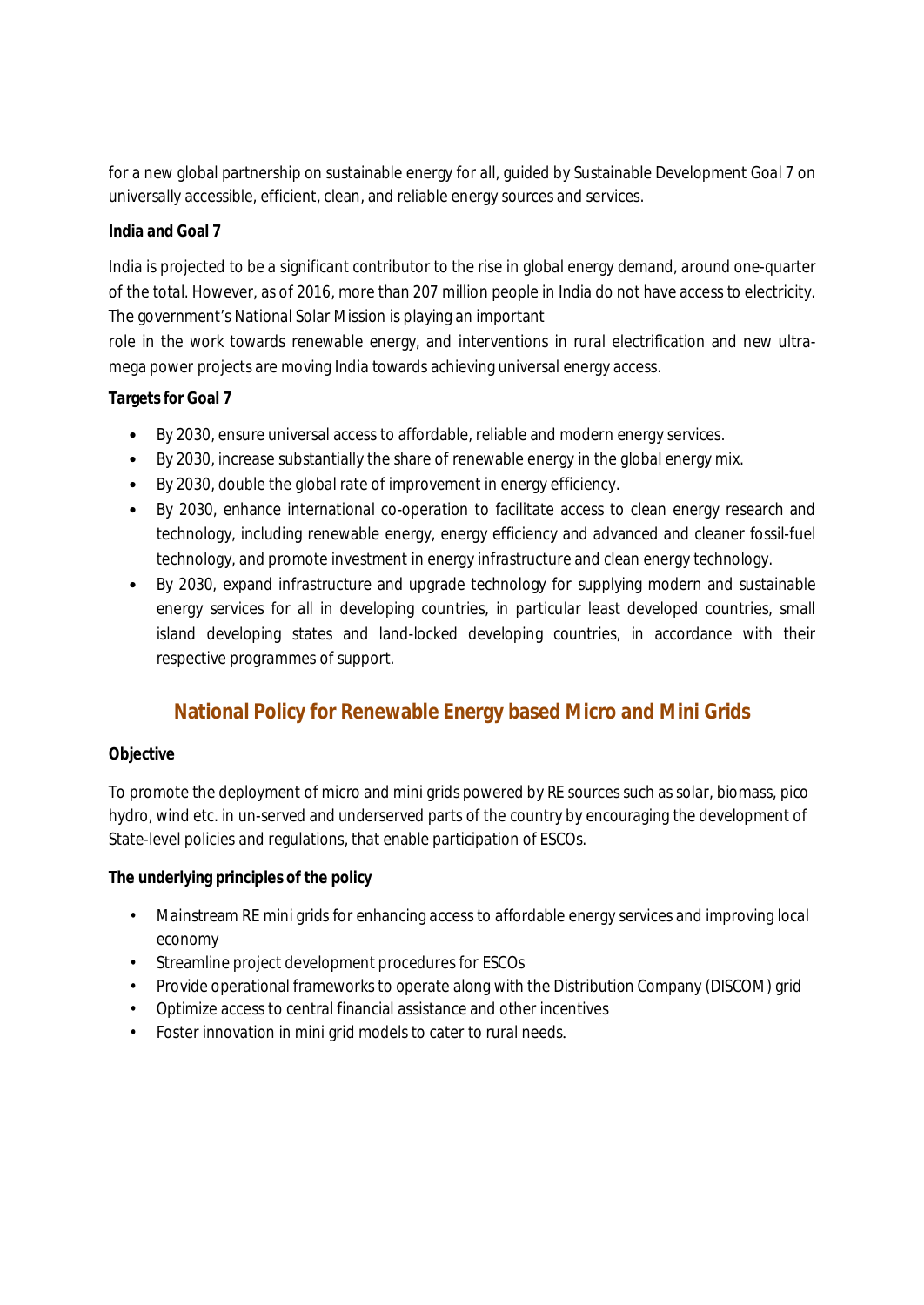#### **Micro and Mini Grids**

A '**Mini Grid'** is defined as a system having a RE based electricity generator (with capacity of 10KW and above), and supplying electricity to a target set of consumers (residents for household usage, commercial, productive, industrial and institutional setups etc.) through a Public Distribution Network (PDN).

A **'Micro Grid'** system is similar to a mini grid but having a RE based generation capacity of below 10KW. Micro and mini grids2 generally operate in isolation to the electricity networks of the DISCOM grid (standalone), but can also interconnect with the grid to exchange power. If connected to grid they are termed as grid connected mini/ micro grid.

#### **Types of Tariff and Revenues**

The Electricity Act, 2003 (Eighth provision of Section 14) exempts ESCOs from the mandatory licensing requirement for distribution of electricity in notified rural

The Ministry is issuing a policy offering likely implementation solutions and approaches for overcoming common issues and challenges that hamper the growth of mini grid sector renewable energy 38 energética india ·

The existing policy and legislative framework (Section 8.6 of Rural Electrification Policy, 2006) also stipulates that if Central and or State Financial Assistance (subsidies, incentives etc.) are availed, the benefits need to be passed to the consumers.

#### **Costs, Revenues and Pricing Mechanisms:**

The cost structure of a mini grid project will have the following elements as in any other business – Fixed Costs and Variable Costs.

#### **Policy, Regulatory and Implementation level Interventions**

The Ministry will implement the mini grid programme through multiple partners:

- State Nodal (Renewable Energy Developmental) Agencies (SNA
- Public Sector Organizations (Ex: SECI)
- Rural Energy Service Providers (RESPs),
- Financial Institutions (NABARD/IREDA/ RRB/Commercial banks)
- Panchayats Project Site Identification and Development

# **National Tariff Policy**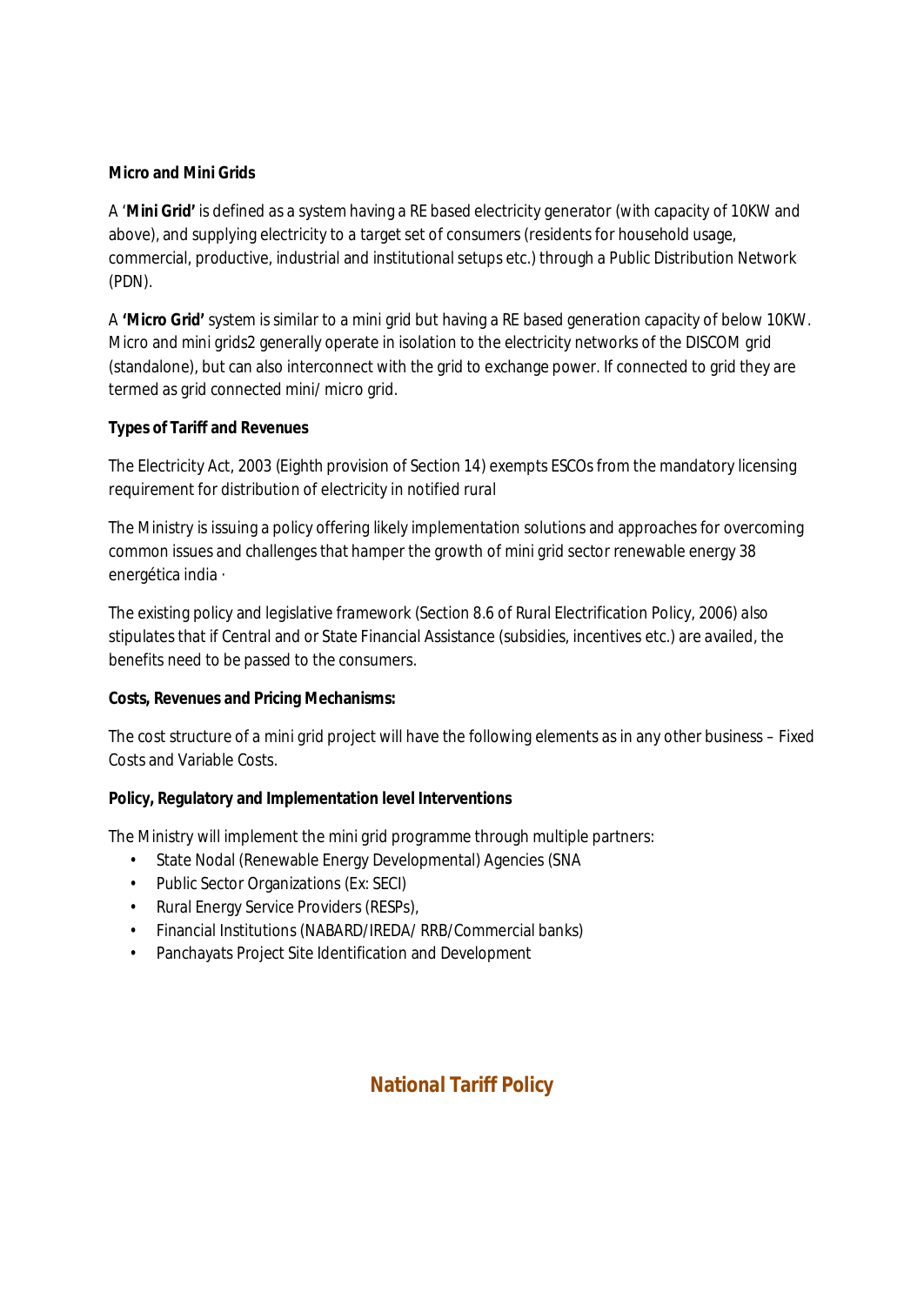## **Government of India Ministry of New and Renewable Energy Off-grid and Decentralized Solar Thermal Application Scheme**

#### **Background**

The Government had launched the **Jawaharlal Nehru National Solar Mission**, with the aim to focus on setting up an enabling environment for solar technology penetration in the country both at a centralized and decentralized level.

The first phase (up to March 2013) having achieved the required target and momentum, Solar Thermal component of JNNSM in balance period (UPTO MARCH 2022) will now, inter alia, would require focus on promoting off-grid systems including hybrid systems to meet / supplement heating and cooling energy requirements and power.

#### **Challenges**

The key challenge is to provide an enabling framework and support for entrepreneurs to develop markets. This scheme /programme will address off grid and decentralized solar thermal application area/systems.

#### **Name of the scheme**

The scheme will be known as '**Capital subsidy scheme for installation of solar thermal systems'**

Solar thermal applications/systems areas to be covered in this scheme

The heat produced from solar energy can be used for various applications in different sectors like process heating, drying, distillation/desalination, water heating, space heating and refrigeration and power/electricity generation.

Following systems may be considered for grant of capital subsidy in this scheme

- (i) Solar water heating: A solar water heater (SWH) is a combination of an array of collectors, an energy transfer system and a thermal storage system.
- (ii) Solar air heating Solar air heating (SAH) systems use air as the working fluid for absorbing and transferring solar energy. These systems are used for the production of hot air for drying/spaceheating applications.
- (iii) Solar steam generation/ pressurized hot water/air systems
- (iv) Solar thermal refrigeration/cooling Solar cooling can be considered for two related processes: to provide refrigeration for food and medicine preservation, as well as to provide comfort cooling.
- (v) Solar Thermal Power Pack (including hybrid with Solar PV) Concentrating Solar Power (CSP) technologies
- (vi) Solar stills

#### **Objectives**: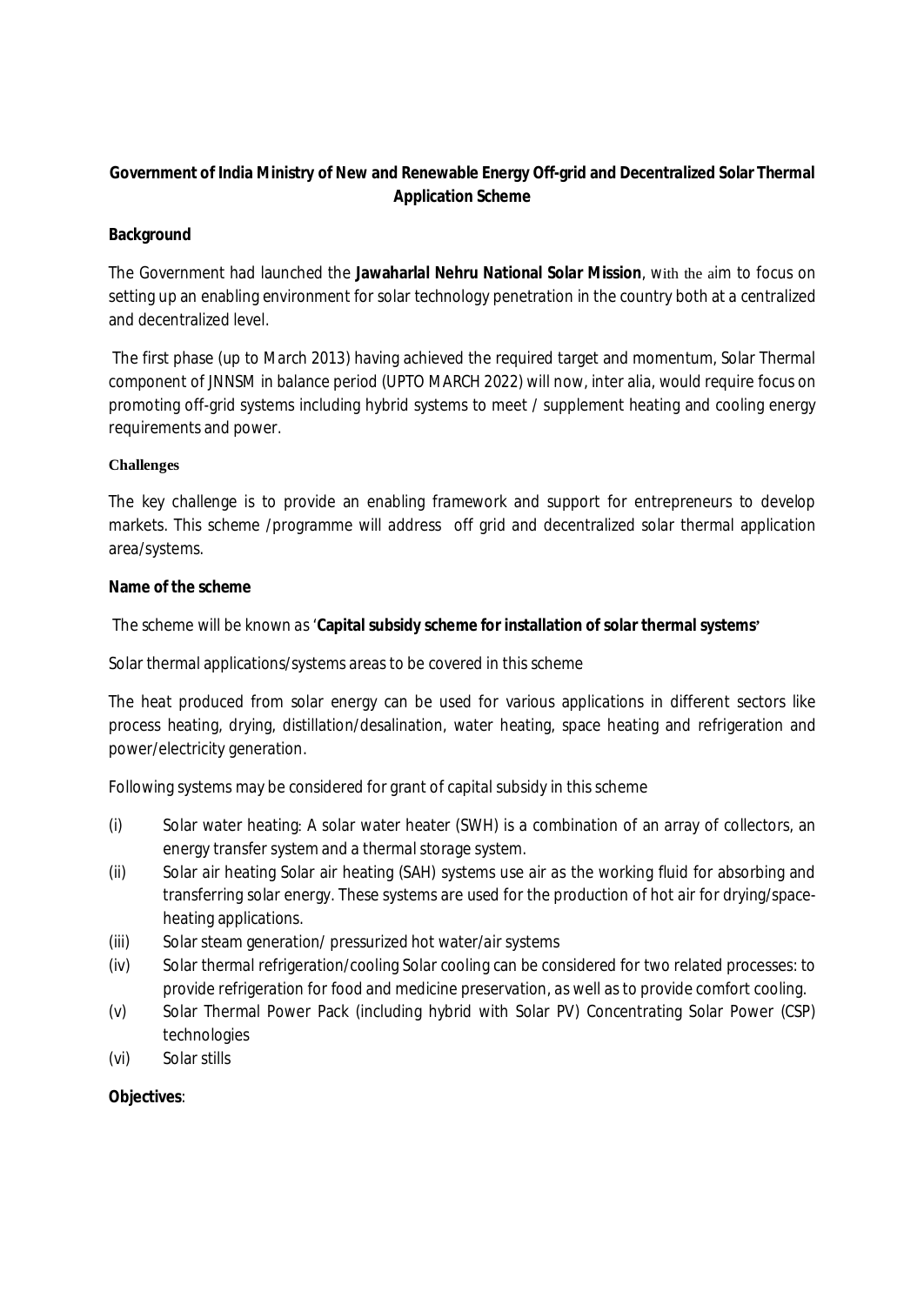- $\triangleright$  To promote off-grid applications of solar Thermal systems (solar water/air heating system, solar cooker, solar concentrating system, solar thermal power pack are covered for meeting the targets set in the Jawaharlal Nehru National Solar Mission .
- $\triangleright$  To create awareness and demonstrate effective and innovative use of solar thermal systems for individual/ community/ institutional/ industrial applications
- $\triangleright$  To encourage innovation in addressing market needs and promoting sustainable business models.
- $\triangleright$  To provide support to channel partners and potential beneficiaries, within the framework of boundary conditions and in a flexible demand driven mode.
- $\triangleright$  To create a paradigm shift needed for commoditization of off-grid decentralized solar thermal applications
- $\triangleright$  To support consultancy services, seminars, symposia, capacity building, awareness campaigns, human resource development, etc.

#### **Mode of Implementation**

The programme would be implemented through multiple agencies - State Nodal Agencies/Deptts. implementing the renewable energy programmes, Solar Energy Corporation of India, Channel Partners and other Govt. organizations i.e., PSUs/Institutions/State Departments/Local Governments/Municipal Corporations/NHB/NABARD/IREDA etc

# **Central Financial Assistance and Fiscal Incentives**

#### **CFA for Biomass Power Project and Bagasse Cogeneration Projects by Private/Joint/Coop./Public Sector Sugar Mills**

| <b>Project Type</b>                                   | <b>Capital Subsidy</b>                      |
|-------------------------------------------------------|---------------------------------------------|
| <b>Biomass Power projects</b>                         | Rs.20 lakh X (C MW) ^0.646                  |
| Bagasse Co-generation by Private sugar mills          | Rs.15 lakh X (C MW) ^0.646                  |
| Bagasse Co-generation projects by cooperative/ public | $\star$<br>Rs.40lakh                        |
| sector sugar mills 40 bar & above                     | $\star$<br>Rs.50lakh                        |
| 60 bar & above                                        | $\star$<br>Rs.60lakh                        |
| 80 bar & above                                        | Per MW of surplus power@                    |
|                                                       | (maximum support Rs. 8.0 crore per project) |

**CFA for Bagasse Cogeneration Project in cooperative/ public sector sugar mills implemented by IPPs/State Government Undertakings or State Government Joint Venture Company / Special Purpose Vehicle (UrjaAnkur Trust) through BOOT/BOLT model**

| <b>CAPITAL SUBSIDY</b> |
|------------------------|
|                        |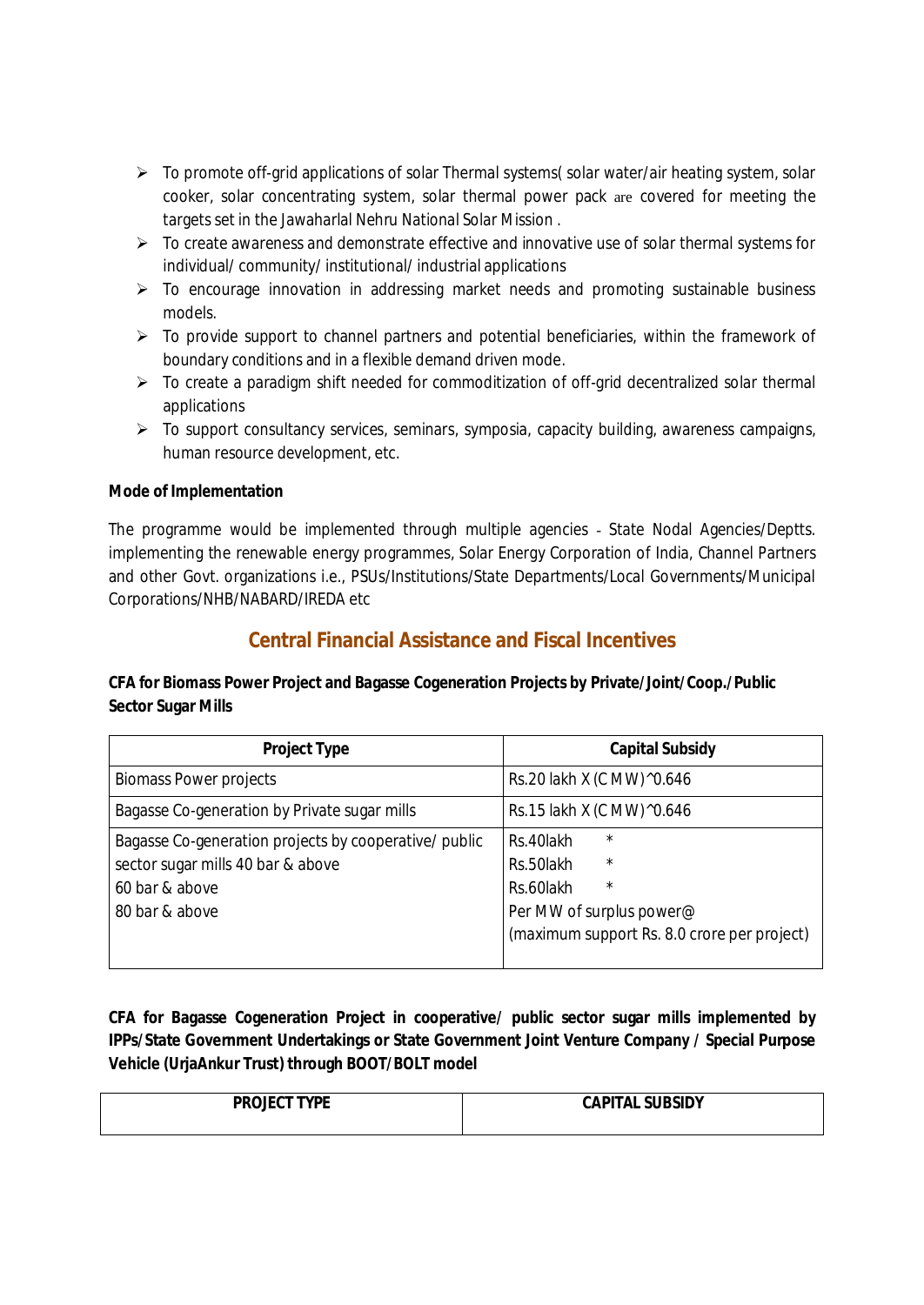| Single coop. mill through BOOT/BOLT Model | Rs.40 L/MW of surplus power *Rs.50 L/MW of   |
|-------------------------------------------|----------------------------------------------|
| MINIMUM CONFIGURATION                     | surplus power*(maximum support Rs.8.0 crore/ |
| 60 bar & above 80 bar & above             | sugar mill)                                  |

#### **CFA for Bagasse Cogeneration Project in existing cooperative sector sugar mills employing boiler modifications**

| <b>PROJECT TYPE</b>              | <b>CAPITAL SUBSIDY</b>                                                    |
|----------------------------------|---------------------------------------------------------------------------|
|                                  |                                                                           |
| Existing<br>Cooperative<br>Sugar | Rs.20 L/MW of surplus power * Rs.25 L/MW of surplus power * Rs.30         |
| Mill                             | L/MW of surplus power*                                                    |
| MINIMUM CONFIGURATION            | (* Power generated in a sugar mill (-) power used for captive purpose     |
| 40 bar & above 60 bar &          | i.e. Net power fed to the grid during season by a sugar mill. CFA will be |
| above80 bar & above              | provided to the sugar mills who have not received CFA earlier from        |
|                                  | MNRE under any of its scheme.)                                            |

# **National Policy on Biofuels**

#### **1.0 PREAMBLE**

- 1.1 India is one of the fastest growing economies in the world. The Development Objectives focus on economic growth, equity and human well being. Fossil fuels will continue to play a dominant role in the energy scenario in our country in the next few decades.On the other hand, renewable energy resources are indigenous, non-polluting and virtually inexhaustible. India is endowed with abundant renewable energy resources. Therefore, their use should be encouraged in every possible way.
- 1.2 The crude oil price has been fluctuating in the world market and has increased significantly in the recent past, reaching a level of more than \$ 140 per barrel. Petro-based oil meets about 95% of the requirement for transportation fuels, and the demand has been steadily rising. The domestic crude oil is able to meet only about 23% of the demand, while the rest is met from imported crude.
- 1.3 India's energy security would remain vulnerable until alternative fuels to substitute/supplement petro-based fuels are developed based on indigenously produced renewable feedstocks
- 1.4 Biofuels are derived from renewable bio-mass resources and, therefore, provide a strategic advantage to promote sustainable development and to supplement conventional energy sources in meeting the rapidly increasing requirements for transportation fuels associated with high economic growth, as well as in meeting the energy needs of India's vast rural population..

#### **2.0 THE VISION AND GOALS**

2.1 The Policy aims at mainstreaming of biofuels and, therefore, envisions a central role for it in the energy and transportation sectors of the country in coming decades. The Policy will bring about accelerated development and promotion of the cultivation, production and use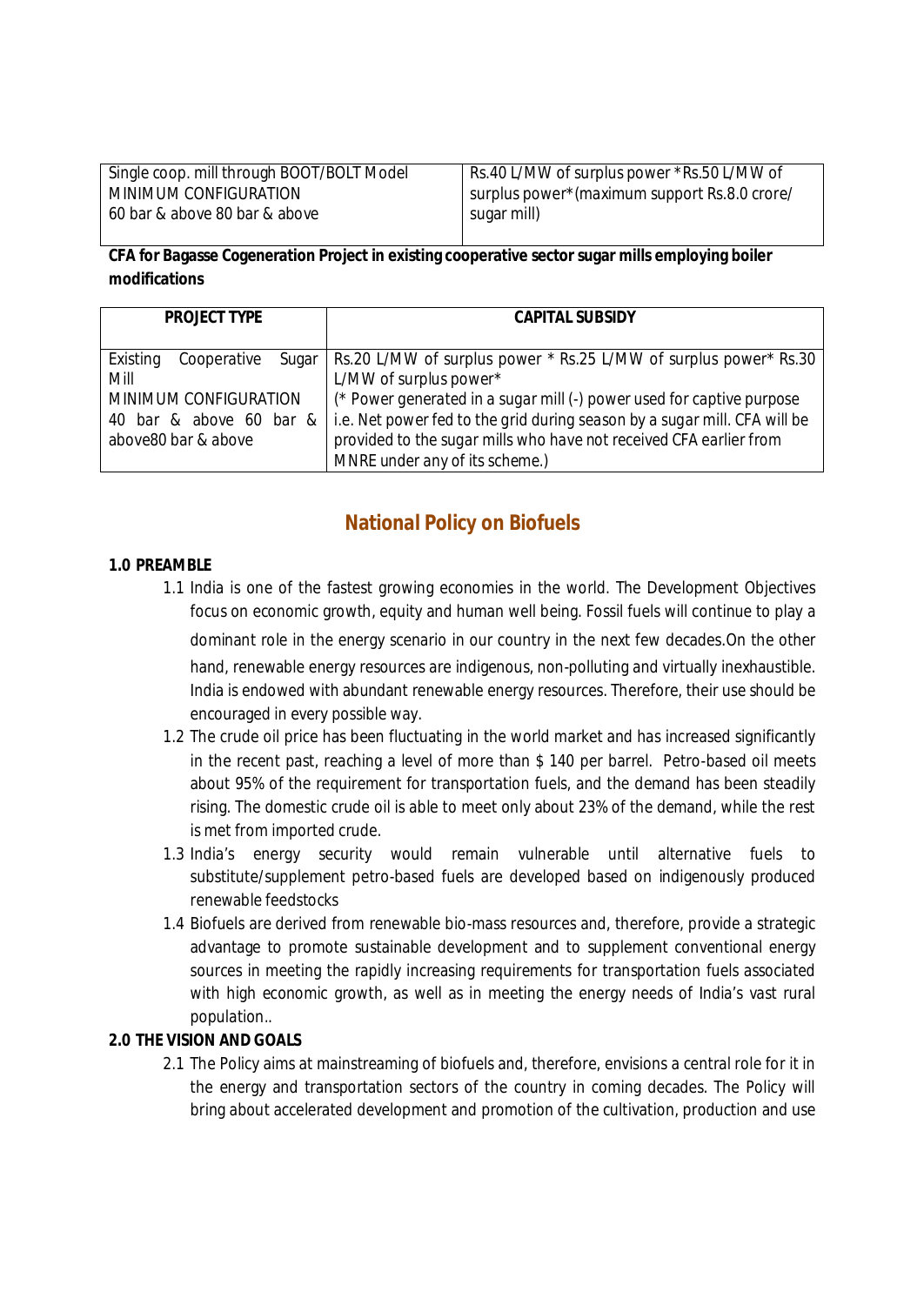of biofuels to increasingly substitute petrol and diesel for transport and be used in stationary and other applications, while contributing to energy security, climate change mitigation, apart from creating new employment opportunities and leading to environmentally sustainable development.

2.2 The Goal of the Policy is to ensure that a minimum level of biofuels become readily available in the market to meet the demand at any given time. An indicative target of 20% blending of biofuels, both for bio-diesel and bio-ethanol, by 2017 is proposed. Blending levels prescribed in regard to bio-diesel are intended to be recommendatory in the near term. The blending level of bio- ethanol has already been made mandatory, effective from October, 2008, and will continue to be mandatory leading upto the indicative target.

#### **3. 0 DEFINITIONS AND SCOPE**

- 3.1 The following definitions of biofuels shall apply for the purpose of this Policy:
	- i. 'biofuels' are liquid or gaseous fuels produced from biomass resources and used in place of, or in addition to, diesel, petrol or other fossil fuels for transport, stationary, portable and other applications; ii. 'biomass' resources are the biodegradable fraction of products, wastes and residues from agriculture, forestry and related industries as well as the biodegradable fraction of industrial and municipal wastes.
- 3.2 The scope of the Policy encompasses bio-ethanol, bio-diesel and other biofuels, as listed below:
	- ii. 'bio-ethanol': ethanol produced from biomass such as sugar containing materials, like sugar cane, sugar beet, sweet sorghum, etc.; starch containing materials such as corn, cassava, algae etc.; and, cellulosic materials such as bagasse, wood waste, agricultural and forestry residues etc. ;
	- iii. 'biodiesel': a methyl or ethyl ester of fatty acids produced from vegetable oils, both edible and non-edible, or animal fat of diesel quality; and ,
	- iv. other biofuels: biomethanol, biosynthetic fuels etc.

# **NATIONAL WIND-SOLAR HYBRID POLICY**

#### **1. INTRODUCTION**

- 1. India has set an ambitious target of reaching 175 GW of installed capacity from renewable energy sources by the year 2022, which includes 100 GW of solar and 60 GW of wind power capacity. At the end of 2017-18 the total renewable power installed capacity in the country was almost 70 GW.
- 2. Solar and wind power being variable in nature pose certain challenges on grid security and stability. Studies revealed that in India solar and wind resources are complementary to each other and hybridization of these two technologies would help in minimizing the variability apart from optimally utilizing the infrastructure including land and transmission system.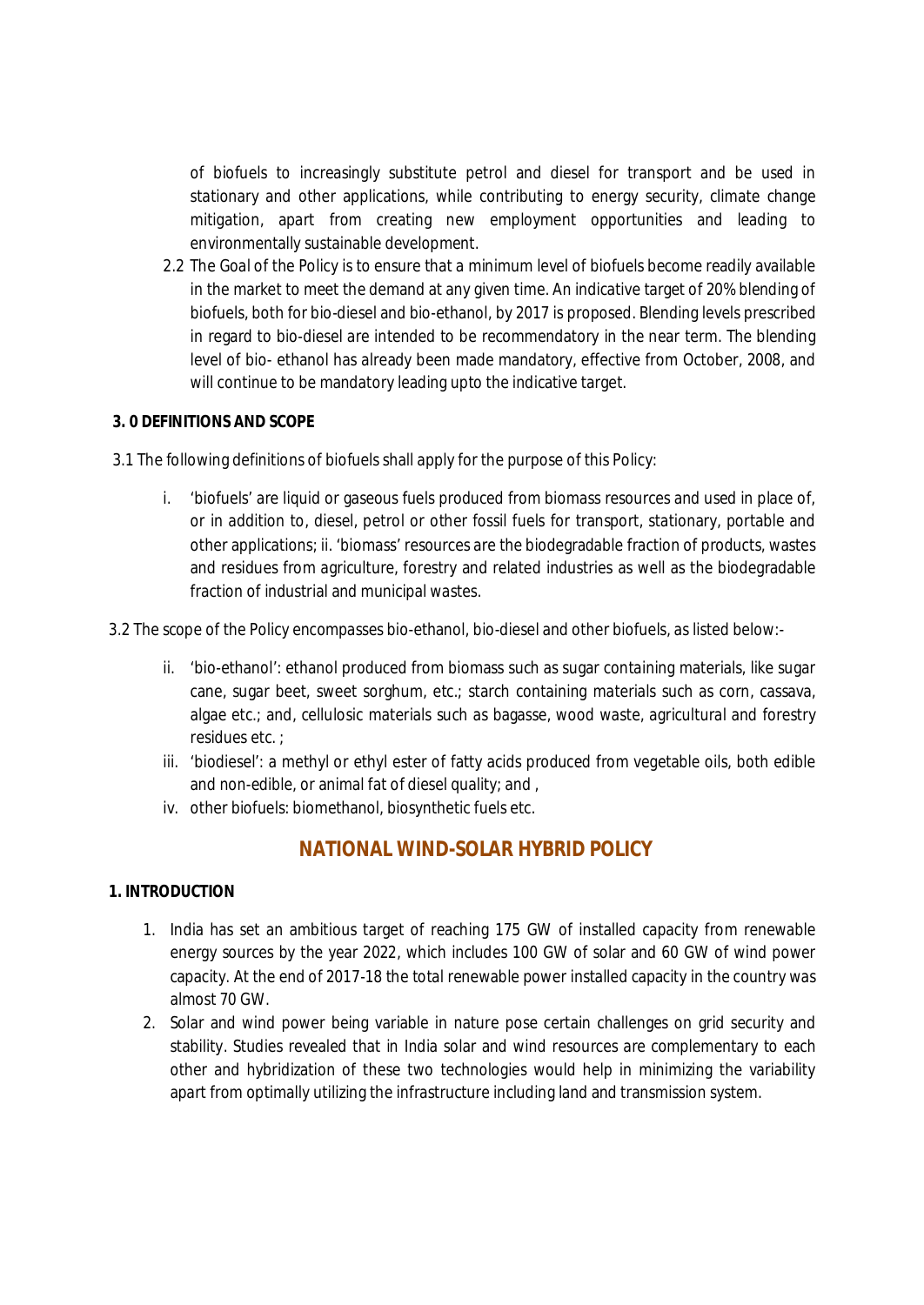- 3. Superimposition of wind and solar resource maps shows that there are large areas where both wind and solar have high to moderate potential.
- 4. The existing wind farms have scope of adding solar PV capacity and similarly there may be wind potential in the vicinity of existing solar PV plant.
- 5. Suitable policy interventions are therefore, required not only for new wind-solar hybrid plants but also for encouraging hybridization of existing wind and solar plants.
- 6. To smoothen the wind solar hybrid power further, appropriate capacity of battery storage may also be added to the project.

#### **2. AIMS AND OBJECTIVE**

- 1. The main objective of the Policy is to provide a framework for promotion of large grid connected wind-solar PV hybrid system for optimal and efficient utilization of transmission infrastructure and land, reducing the variability in renewable power generation and achieving better grid stability.
- 2. Policy also aims to encourage new technologies, methods and way outs involving combined operation of wind and solar PV plants.

**3. PERIOD OF ENFORCEMENT** -This policy will remain in force unless withdrawn, modified or superseded by the Government. The Government will undertake a review of this Policy as and when required.

#### **4. WIND-SOLAR HYBRID SYSTEMS**

- 1. Under the category of wind-solar hybrid power plants, Wind Turbine Generators (WTGs) and Solar PV systems will be configured to operate at the same point of grid connection. There can be different approaches towards integrating wind and solar depending upon the size of each of the source integrated and the technology type.
- 2. In case of fixed speed wind turbines connected to grid using an induction generator, the integration can be on the HT side at the AC output bus. However, in case of variable speed wind turbines deploying inverters for connecting the generator to the grid, the wind and the Solar PV system can be connected to the intermediate DC bus of the AC-DC-AC converter.
- 3. The second important aspect would be related to the sizing which would depend on the resource characteristics. In order to achieve the benefits of hybrid plant in terms of optimal and efficient utilization of transmission infrastructure and better grid stability by reducing the variability in renewable power generation, in the locations where the wind power density is quite good, the size of the solar PVs capacity to be added as the solar-hybrid component could be relatively smaller. On the other hand, in case of the sites where the wind power density is relatively lower or moderate, the component of the solar PV capacity could be relatively on a higher side. However, a wind-solar plant will be recognized as hybrid plant if the rated power capacity of one resource is at least 25% of the rated power capacity of other resource.

#### **5. IMPLEMENTATION STRATEGY**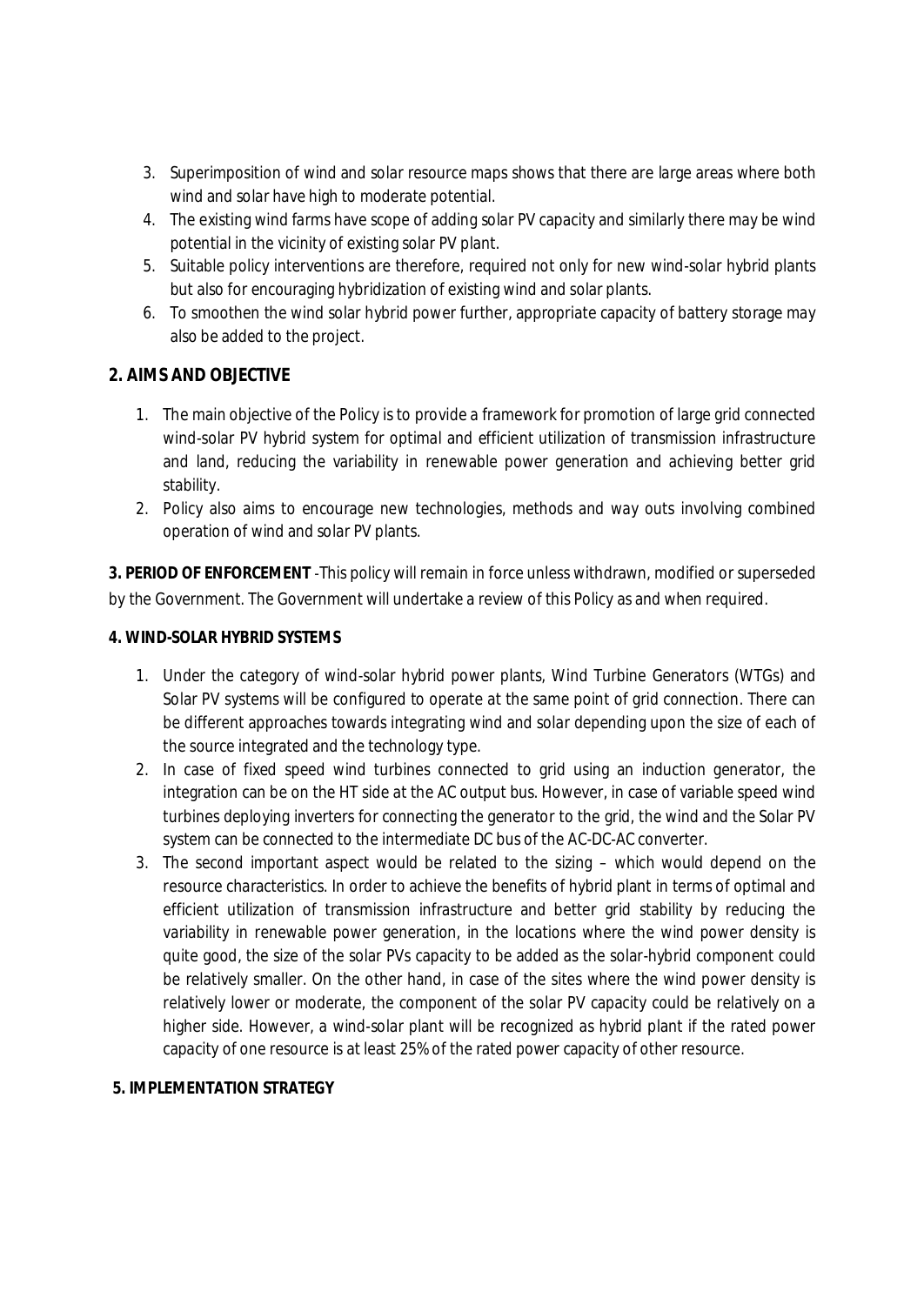5.1 The implementation of wind solar hybrid system will depend on different configurations and use of technology.

- i. Wind-Solar Hybrid- AC integration
- ii. Wind-Solar Hybrid- DC integration

5.2 New Wind-Solar Hybrid Plants:

New wind-solar hybrid projects shall be encouraged with following provisions:-

- i. The hybrid power generated from the wind-solar hybrid project may be used for
	- b. captive purpose;
	- c. sale to third party through open access;
	- d. sale to the distribution company (ies) either at tariff determined by the respective SERC or at tariff discovered through transparent bidding process; and
	- e. sale to the distribution company (ies) at APPC under REC mechanism and avail RECs.
- ii. The power procured from the hybrid project may be used for fulfilment of solar RPO and non-solar RPO in the proportion of rated capacity of solar and wind power in the hybrid plant respectively.
- iii. For procurement of hybrid power through transparent bidding process different parameters may be used. Parameters that may be considered for bidding could be capacity delivered at grid interface point, effective CUF and unit price of electricity.
- 5.3 Hybridisation of existing wind/solar PV plants:

Existing wind or solar power projects, willing to install solar PV plant or WTGs respectively to avail benefit of hybrid project, may be allowed to do so with following Conditions:

- i. No additional connectivity/transmission capacity charges shall be levied by the respective transmission entity for hybridisation at existing wind/solar PV plants if already granted transmission connectivity/ access is being used. Transmission charges may be applicable for the additional transmission capacity/ access granted as per prevailing regulation.
- ii. In case capacity margins are available at the receiving transmission sub-station of respective transmission entity, at which the existing wind/solar projects is connected, additional transmission capacity/access may be allowed subject to its technical feasibility.
- iii. The additional solar/wind power generated from the hybrid project may be used for
	- (a) captive purpose;
	- (b) sale to third party through open access;
	- (c) sale to the distribution company (ies) either at tariff determined by the respective SERC or at tariff discovered through transparent bidding process; and
	- (d) sale to the distribution company (ies) at APPC under REC mechanism and avail RECs.
- iv. Government entities may invite bids for hybridisation of existing wind and solar plants with tariff being the main criteria for selection.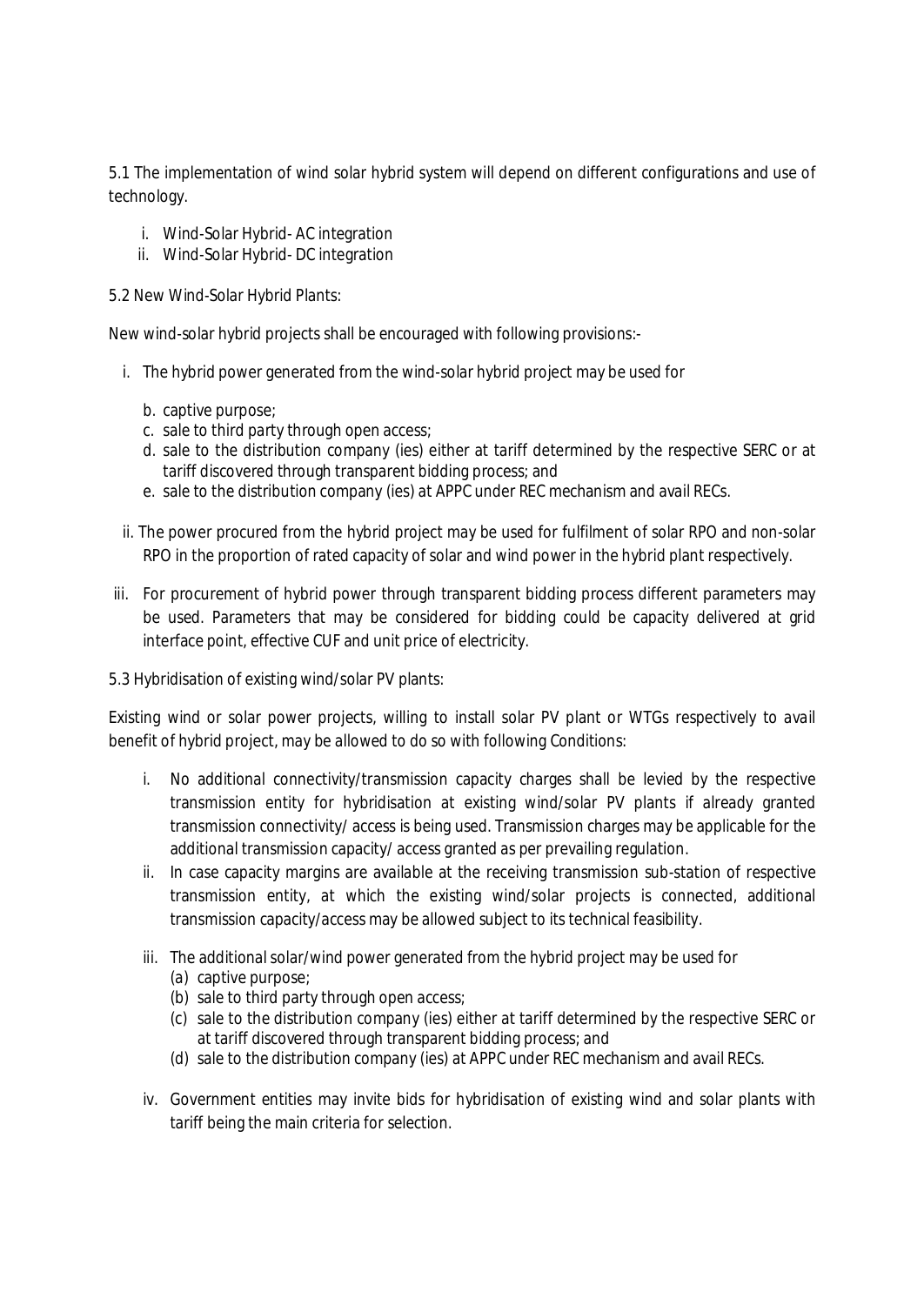v. The additional solar/wind power procured from hybrid project shall be used for fulfilment of solar/non-solar RPO as the case may be.

5.4 Battery Storage:

Battery storage may be added to the hybrid project

- a. To reduce the variability of output power from wind solar hybrid plant;
- b. Providing higher energy output for a given capacity (bid/ sanctioned capacity) at delivery point, by installing additional capacity of wind and solar power in a wind solar hybrid plant;
- c. Ensuring availability of firm power for a particular period. Bidding factors for wind solar hybrid plants with battery storage may include minimum firm power output throughout the day or for defined hours during the day, extent of variability allowed in output power, unit price of electricity, etc.
- d.

# **Biomass Power and Cogeneration Programme**

#### **Introduction**

Ministry of New and Renewable Energy has realised the potential and role of biomass energy in the Indian context and hence has initiated a number of programmes for promotion of efficient technologies for its use in various sectors of the economy to ensure derivation of maximum benefits **.**

Biomass power & cogeneration programme is implemented with the main objective of promoting technologies for optimum use of country's biomass resources for grid power generation. Biomass materials used for power generation include bagasse, rice husk, straw, cotton stalk, coconut shells, soya husk, de-oiled cakes, coffee waste, jute wastes, groundnut shells, saw dust etc.

#### **Potential**

The current availability of biomass in India is estimated at about 500 millions metric tonnes per year. Studies sponsored by the Ministry has estimated surplus biomass availability at about 120 – 150 million metric tones per annum covering agricultural and forestry residues corresponding to a potential of about 18,000 MW. This apart, about 5000 MW additional power could be generated through bagasse based cogeneration in the country's 550 Sugar mills, if these sugar mills were to adopt technically and economically optimal levels of cogeneration for extracting power from the bagasse produced by them**.**

Indian Renewable Energy Development Agency (IREDA) provides loan for setting up biomass power and bagasse cogeneration projects.

# **National Biomass Cook stoves Programme (NBCP)**

**Background**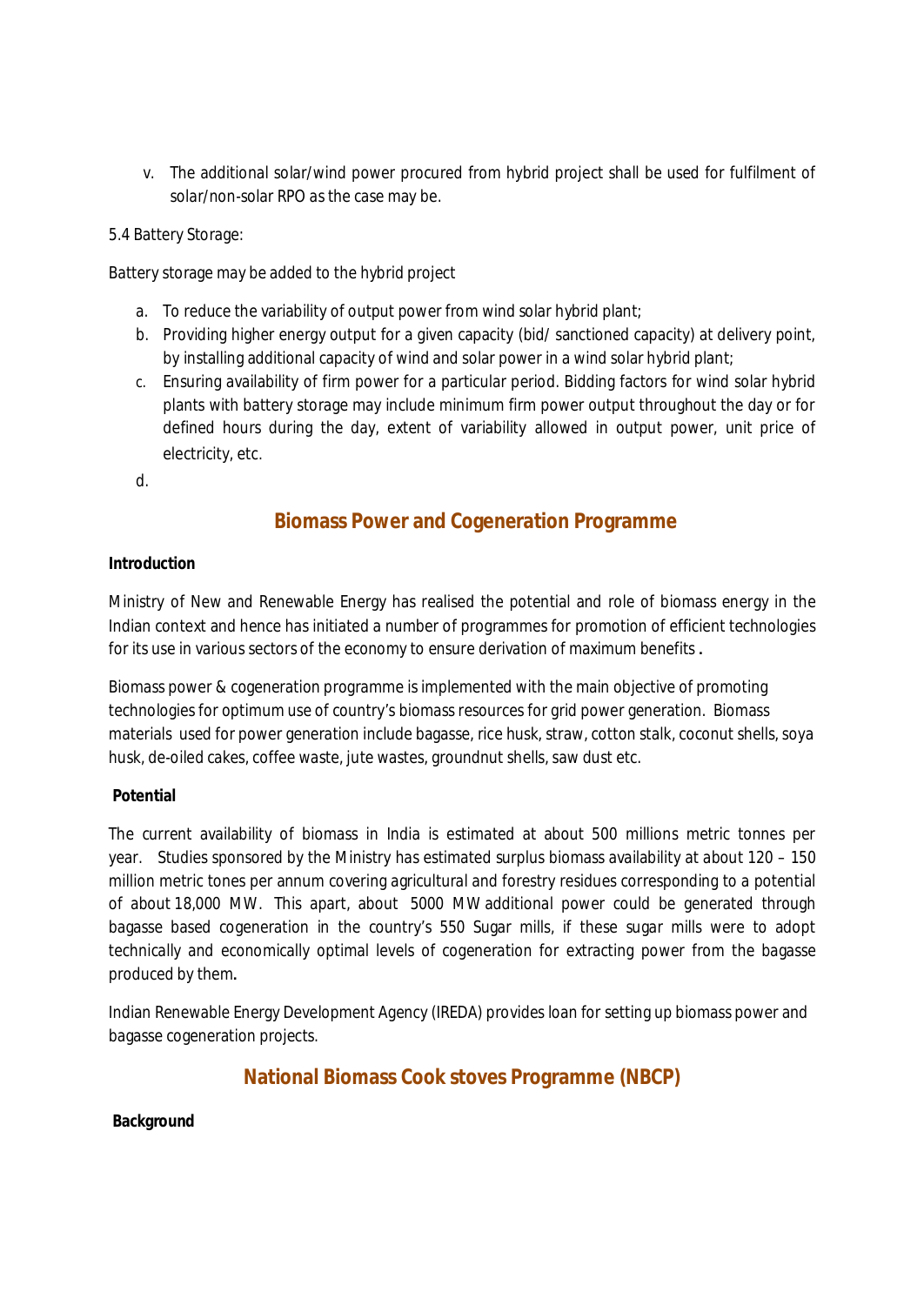In the context of concerns over health, climate change and energy security, the Ministry of New and Renewable Energy through a Special Project on Cookstove(SPC) during 2009-10 initiated the process of consultations under its Core Group on cookstoves to ascertain the status of various types of biomass improved cookstoves being developed and promoted by various organizations, NGOs, entrepreneurs and industries in the country, and to identify ways and means for the development and expansion of the deployment of improved biomass cookstoves. The consultations indicated that biomass cookstoves do have the potential to directly address health and welfare concerns of the weakest and most vulnerable sections of society. The cleaner combustion in these devices will also greatly reduce greenhouse pollutants.

#### **1. National Biomass Cookstoves Initiatives (NBCI)**

As a result of the above consultations, a National Biomass Cookstoves Initiative (NBCI) was launched by MNRE on 2<sup>nd</sup>December 2009 at New Delhi with the primary aim to enhance the use of improved biomass cookstoves.

#### **2. Unnat Chulha Abhiyan Programme**

As follow up to the National Biomass Cook-stove Initiative (NBCI), the Ministry initiated a new proposal for promoting the development and deployment of Unnat Chulhas (Biomass Cookstoves) in the country during the 12<sup>th</sup> Plan Period for a budgetary cost of Rs. 294/- crores appraised and recommended by the Expenditure Finance Committee.

Accordingly the Administrative Approval with detailed Guidelines for the UnnatChulhaAbhiyan were formulated and issued on 27<sup>th</sup> June 2014.

#### **Objectives**

- i. To develop and deploy improved biomass cook-stoves for providing cleaner cooking Energy solutions in rural, semi-urban and urban areas using biomass as fuel for cooking.
- ii. To mitigate drudgery of women and children using traditional chulha for cooking.
- iii. To mitigate climate change by reducing the black carbon and other emissions resulting from burning biomass for cooking.

A target of 2.75 million improved cookstoves/ chulhas waswaswas disseminated/installed in the remaining period of the 12th Plan Period .

# **Ujjala Yojana**

#### **Key Features of UJALA**

- $\triangleright$  Unnat Jyoti by Affordable LEDs for All (UJALA) scheme was launched on May 1, 2015 to promote efficient use of energy at residential level and enhance consumer awareness on using efficient equipment to reduce electricity bills and help preserve the environment.
- $\triangleright$  The scheme promotes the use of LED bulbs as a substitute to incandescent bulbs, tube lights and CFL bulbs.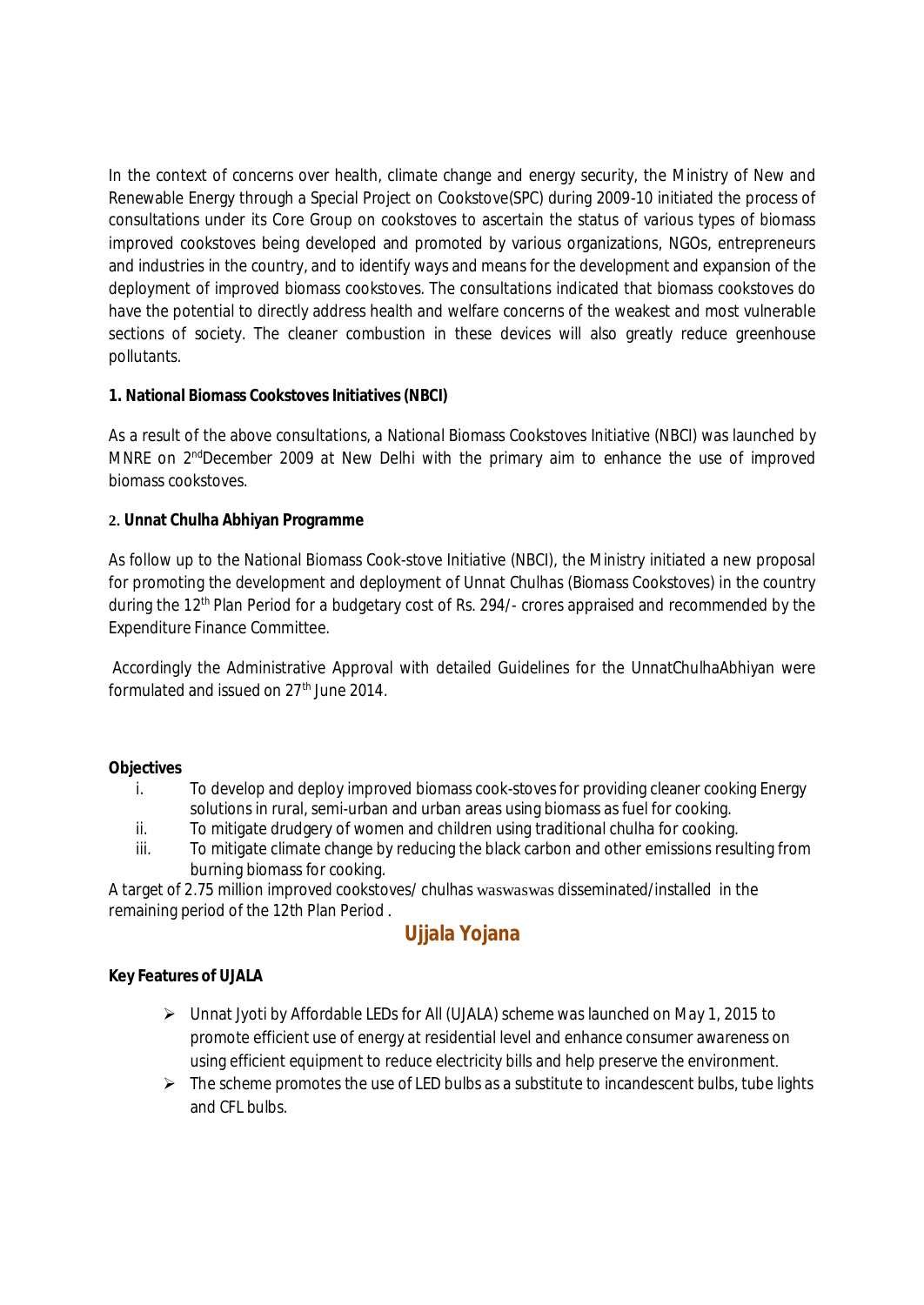$\triangleright$  LED bulbs under UJALA are distributed at subsidized rates through special counters only set up at designated places in different cities across the country.

#### **The Need for UJALA Yojana**

As per a study conducted by the Ministry of Environment and Forest in 2011, lighting consumption constituted about 30 percent of overall residential energy consumption. The main lighting options in Indian households comprised of Incandescent Light (ICLs) bulbs, Tube-lights (Fluorescent lamps) and CFLs.

The consumers availing bulbs under UJALA can save nearly INR 336 every year on their electricity bills per LED bulb. 3 UJALA – 'A Way to Light' Under the scheme, the Government's target is to replace all 77 crore inefficient bulbs in the country with LED bulbs by 2019, which would result in an annual reduction of 20,000 MW load and Green House Gas reduction of 80 million tonnes every year.

The 3 states yet to adopt the scheme are Arunachal Pradesh, Tripura and Manipur. The details of UJALA LED bulbs are stated below.

For 2016-17, the Government of India is confident of distributing an additional 20 crore LED bulbs. Sustained efforts under UJALA, coupled with industry support, will help the government achieve its objective of replacing 77 crore inefficient bulbs by March 2019.

# **Jharkhand Solar Policy 2015**

*Policy, which was revised in the year 2017, aims to push Jharkhand's total solar power production capacity to 2,650 MW by the year 2020, including large scale and rooftop solar plants.*

Jharkhand Solar Energy Policy Updates 2017

A 50 percent subsidy to residential consumers and a 10 percent subsidy to commercial (industrial) consumers installing rooftop solar will be provided by the Jharkhand State government, the policy was implemented in July 2017.

#### **Objective**

- To encourage participation of private sector to set up solar power based projects in the state & increase solar power generation to 2650MW by the year 2020in a phased manner.
- To build favorable atmosphere for setting up solar power projects.
- Ensure energy security of the state by stable and non-pollution means.
- To promote local manufacturing facilities which will generate employment in the state

#### **APPLICABILITY**

**Solar Parks**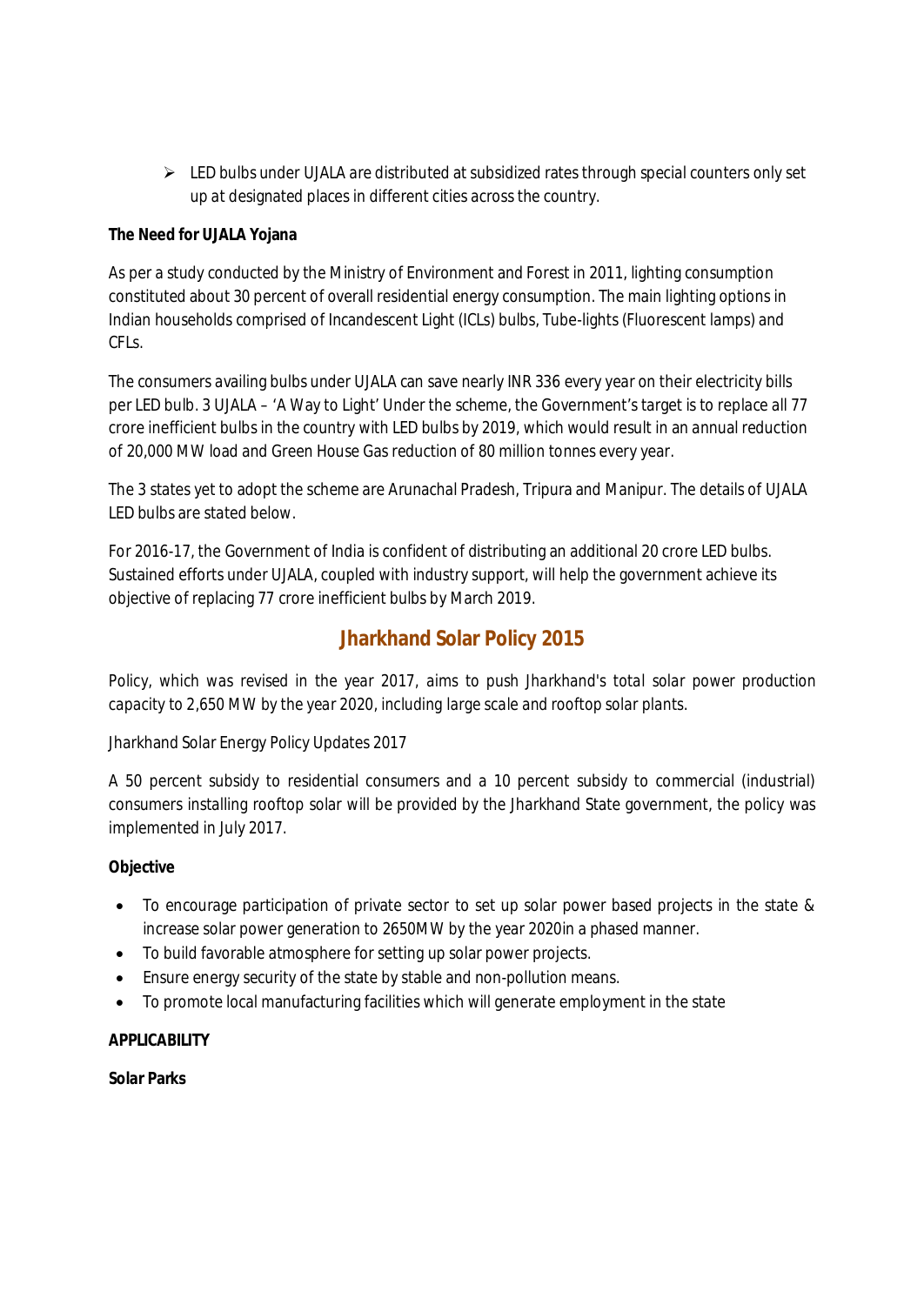The State shall promote development of solar park on non-productive Government land or any other land falling within the area of solar park. State Government will identify land for the development of Solar Parks. The State Electricity Regulatory Commission shall develop suitable framework to ensure successful development of Solar Parks in the State.

The State Government, under this Policy, will help facilitate in building up the necessary infrastructure like power evacuation infrastructure, water requirements and internal road etc. Solar Park will consist of various zones viz. Solar Power Projects, Manufacturing Zones, R&D and training centres. The state will extend all facilities and fiscal incentives provided by central Govt. / National Solar Mission to the Manufacturers and Power Project Developers in Solar Park.

#### **Solar Power Plants on Canals**

The State is promoting development of Solar Power Plants on the Canal Top and on the banks of canal, after undertaking its technical feasibility. In addition, the Nodal Agency shall coordinate with the Ministry of New and Renewable Energy for implementation of its scheme announced from time to time.

#### **Rooftop Solar Power Plants**

Jharkhand government is encouraging implementation of the minimum target spe-cified for rooftop solar photovoltaic power plants, connected with electricity system.

#### **Solar Thermal Power Plants**

#### **Eligibility Criteria**

All registered companies/ firms/societies, government entities, consumers of Discom(s) and individual will be eligible for setting up of solar power projects within the state for sale of electricity / captive use, in accordance with the electricity Act 2003 as amended from time to time.

#### **Security**

For projects for sale of power to Discoms of Jharkhand, security deposit will be governed by provisions in the bid document and PPA.

For plants under REC mechanism, captive use, third party sale/sale to other state through Open Access, the developer shall have to deposit security amount of Rs. 30.00 lakh/MW in the form of bank guarantee within one month from the date of issue of in-principle clearance/approval of the project by JREDA, failing which the approval of the project shall automatically stand cancelled.

Security amount deposited shall not be convertible or transferable and shall be refunded within 30 days after receipt of written request from the developer after Commissioning of the project.

In case the developer fails to commission the power plant within the time schedule, the security deposit shall be forfeited.

#### **Incentives**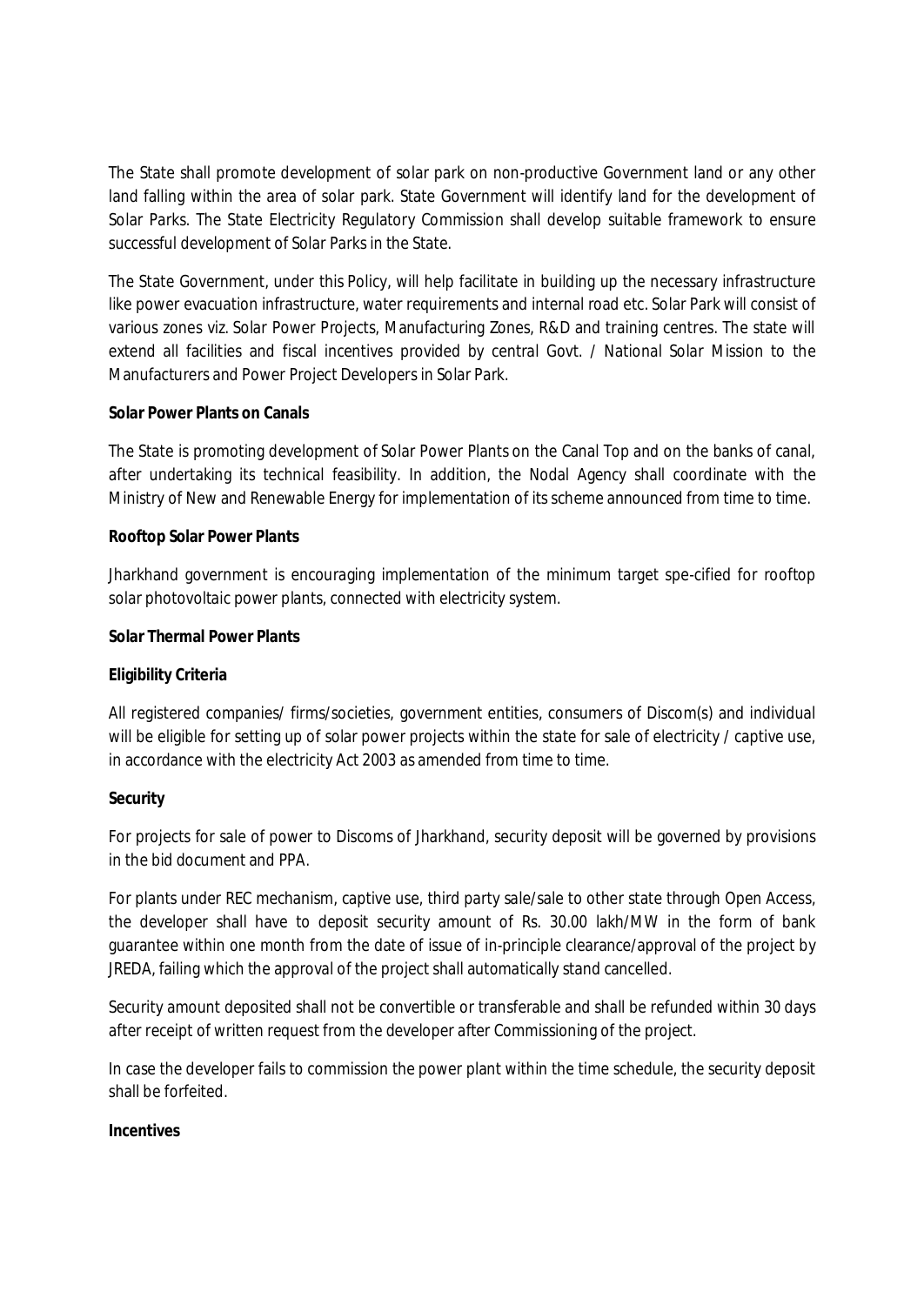- i. SPP to be treated as industry. Intra-state Open Access for tenure of the project or 25 years whichever is earlier. Equipment exempted from VAT, Electricity duty, Cross Subsidy Surcharge. Exempted for Distribution Losses for projects injecting at 33 kV or below.
- ii. Remote Village Electrification programme: progress by Jharkhand Renewable Energy Development Agency JREDA programmes for off-grid RE devices including cooking energy solutions.

#### **Project on Hybrid System (Solar & Wind) in Lapung, Ranchi**

JREDA on the vase of converting more and more energy from renewable sources is now focusing on hybrid system for generation of electricity

IIT Madras has got approval from MNRE of solar energy corporation of India department to work and research for the term of 2 years and submit the report and find the possibility of electricity generation and potential with the help of JREDA.

#### **Solar Power Plant in Sikidiri, Ranchi**

JREDA is going to set up 2MW of electricity generation on Canal Top Plant at Sikidri, about 39 KMs from the state capital. It would be providing electricity to near about 1000 households.

#### **Solar Energy Efficient Jharkhand new Assembly Building**

Prime Minister Narendra Modi recently inaugurated the new building of Jharkhand Assembly. The new Jharkhand Assembly premises is the first in the country which will be entirely paperless. For energy efficiency, 300 KVA two solar power systems have been installed through which power will be supplied to new building. Sources said that the new Assembly building will meet 40 per cent of its power requirement through renewable energy.

Though India has enormous potential for renewable energy, and as of today, renewable energy based power generation constitutes 7% of the total installed capacity in the country for power generation from all sources. The Ministry of Nonconventional Renewable Energy (MNRE) has estimated an aggregate of over 150,000 MW and only 10 % installed capacity has been achieved so far as against the estimated renewable energy based grid connected power potential. This warrants the strong actions to be taken for achieving self-sustenance in energy requirements. Policy push for renewable through RPO / REC and decentralized renewable energy well-suited for Jharkhand

# **Solar Policies and It's Highlights**

#### **Jharkhand Solar Policy and it's Solar Highlights**

The above solar policy of Jharkhand was published on August 10, 2015 . Jharkhand is located in the eastern part of India and was formed in the year 2000 as a part of Bihar. Cities such as Ranchi, Jamshedpur, Dhanbad and Bokaro are cities of great industrial importance.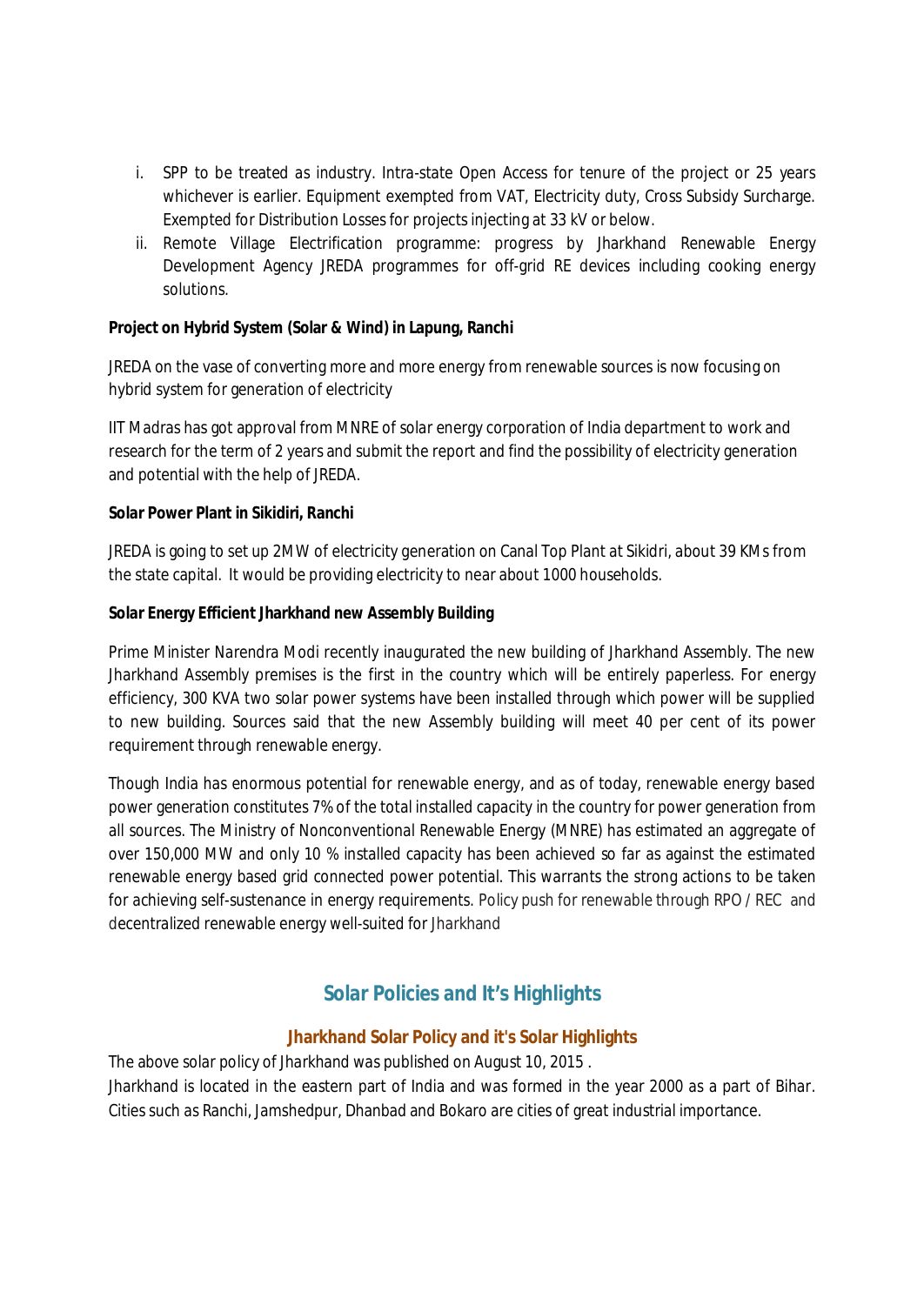As of 2017, Jharkhand had a commissioned solar power of 17.51MW with 1.33 MW coming in the FY 2016/17. In order to push solar, Jharkhand announced its solar policy in 2015 to achieve up to 2650MW grid connected solar power by the year 2020. 500MW out of this 2650MW is earmarked to be achieved from rooftop solar power plants. There were reports of delay in the signing of PPA of projects of up to 1200MW at 45 different sites in Jharkhand last year, which were mainly due to the government having second thoughts about the agreed tariffs. This 1.2GW project is set to be the biggest in Jharkhand so far but seems to be struggling to get off the ground highlighting the issues that exist in certain states due to their geography and financial state.

# 1**. NET METERING**

## **Capacity**

- Min 1 kWp
- Max 1 MWp

## **Conditions:**

- 100% of your Sanctioned Load
- Cumulative capacity of all solar systems installed in your area shall not exceed 15% of distribution transformer capacity in your area.

## **Ownership options**

- Self ownership (CAPEX model)
- Third party ownership (RESCOmodel)

### **Billing Mechanism**

Annual (April to March)

#### **Others**

- Exemption from wheeling charges and cross subsidy surcharge
- If the electricity generated exceeds 90% of the electricity consumed at the end of the settlement period, no payment shall be made by the distribution licensee and shall not be carried forward to next settlement period
- 100% banking of energy permitted during all 12 months for renewable energy projects.

## **2. SUBSIDY**

Subsidy Applicable as per SECI guidelines.

## **3. LOAN AVAILABILITY**

- Loan for solar as a part of home loan/home improvement loan
- Loan upto Rs. 10 lacs available for individuals under Priority sector lending

## **Bihar Solar Policy and it's Solar Highlights**

Bihar is the third most populated state in India and is located in the eastern part of the country. While the state has made significant progress towards development, it still is considered to be lagging behind some of the other more glamorous states in the country when it comes to socio-economic development.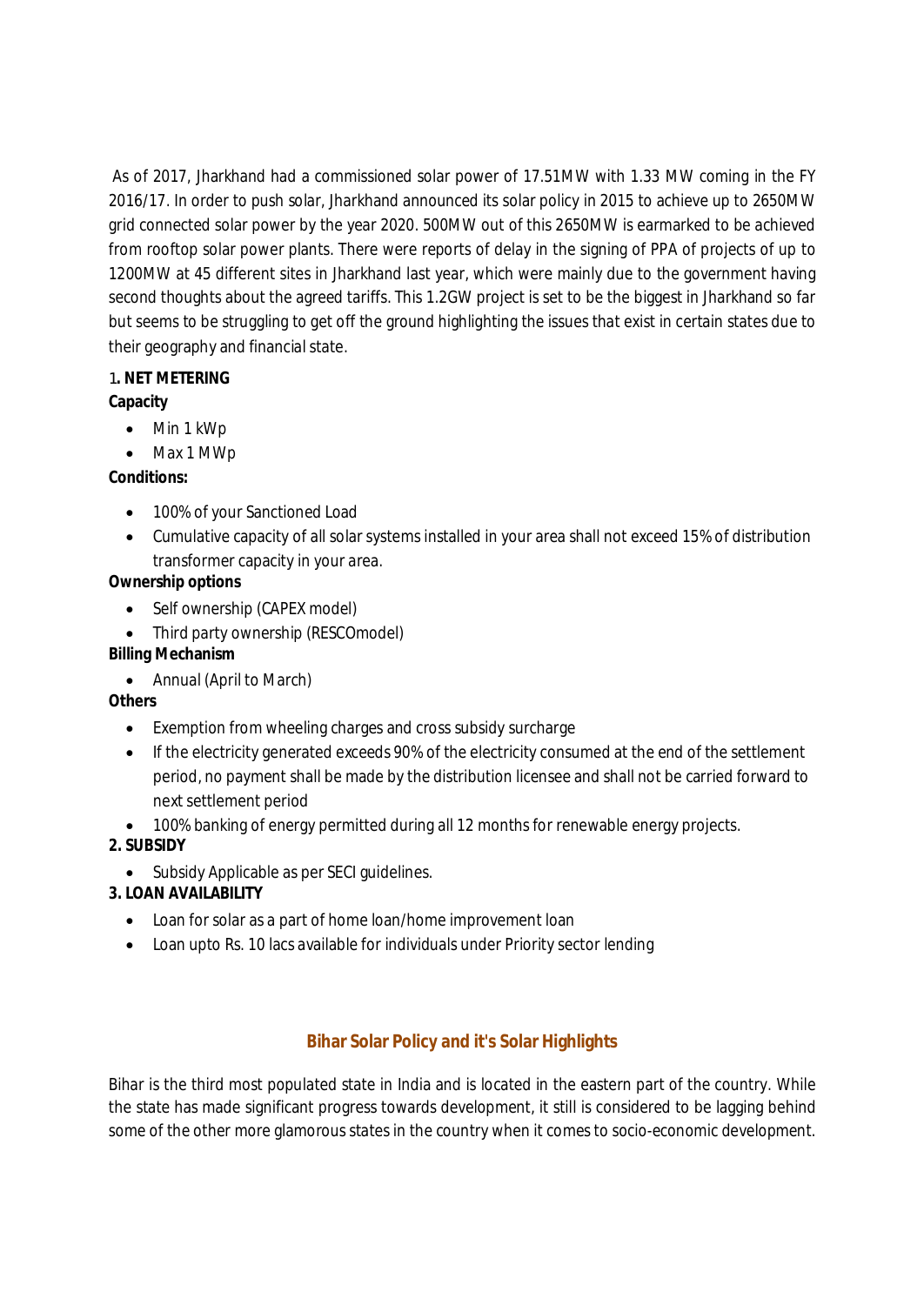Bihar has a total commissioned solar power of about 95.91 MW, with 90.81MW being added just in the last one year. This clearly reiterates the commitment towards going solar for the state. In fact, Dharnai, a village with 2400 people, 450 homes and 50 commercial establishments in Bihar became the first fully solar powered village in India in 2015. Dharnai has since become an inspiration to several other villages in the country, which still do not have access to power 24x7. Given the dense population of the state, and lack of available land, rooftop solar is the perfect solution for the state of Bihar. In the past, Bihar Renewable Energy Development Agency or BREDA has run several subsidy lead programs to ensure that people are encouraged to go solar, the falling prices of solar ensure that by 2017, even without subsidy, going rooftop solar makes a lot of financial as well as environmental sense.

## **1. NET METERING**

NET METERING (Net metering is a billing system that allows rooftop owners having solar system installed at their rooftop to sell any excess electricity generated from solar system to local electricity utility)

## **Capacity**

50 kWp to 1 MWp

# **Conditions**

- 100% of your Sanctioned Load
- Cumulative capacity of all solar systems installed in your area shall not exceed 40% of distribution transformer capacity in your area.

## O**wnership options**

- Self ownership (CAPEX model)
- Third party ownership (RESCO model)

## **Billing Mechanism**

- Annual (April to March)
- Any unadjusted electricity credits shall be paid as per the rates notified by CSERC.

# **2. SUBSIDY**

• Subsidy Applicable as per SECI quidelines.

# **LOAN AVAILABILITY**

- Loan for solar as a part of home loan/home improvement loan
- Loan upto Rs. 10 lacs available for individuals under Priority sector lending

# **Chhattisgarh Solar Policy and it's Solar Highlights**

Formed in the year 2000, the state of Chattisgarh is one of the fastest developing states in India. It is the 10th largest state in the country and is a prime producer of electricity and steel in the country. Chattisgarh is located in the Southern-eastern region of India. Despite its relatively young age, Chattisgarh already has a total of**135.19MW commissioned solar power**. Out of this, 4*1.61MW was commissioned* in the last year of 2016/17 alone. In the year 2016, Chattisgarh government had decided to set up 51,000 solar powered irrigation pumps by the year 2019 in a major push for solar. It is expected that Chattisgarh would add 2640 MW renewable energy by the end of the FY 2018/19. Raipur